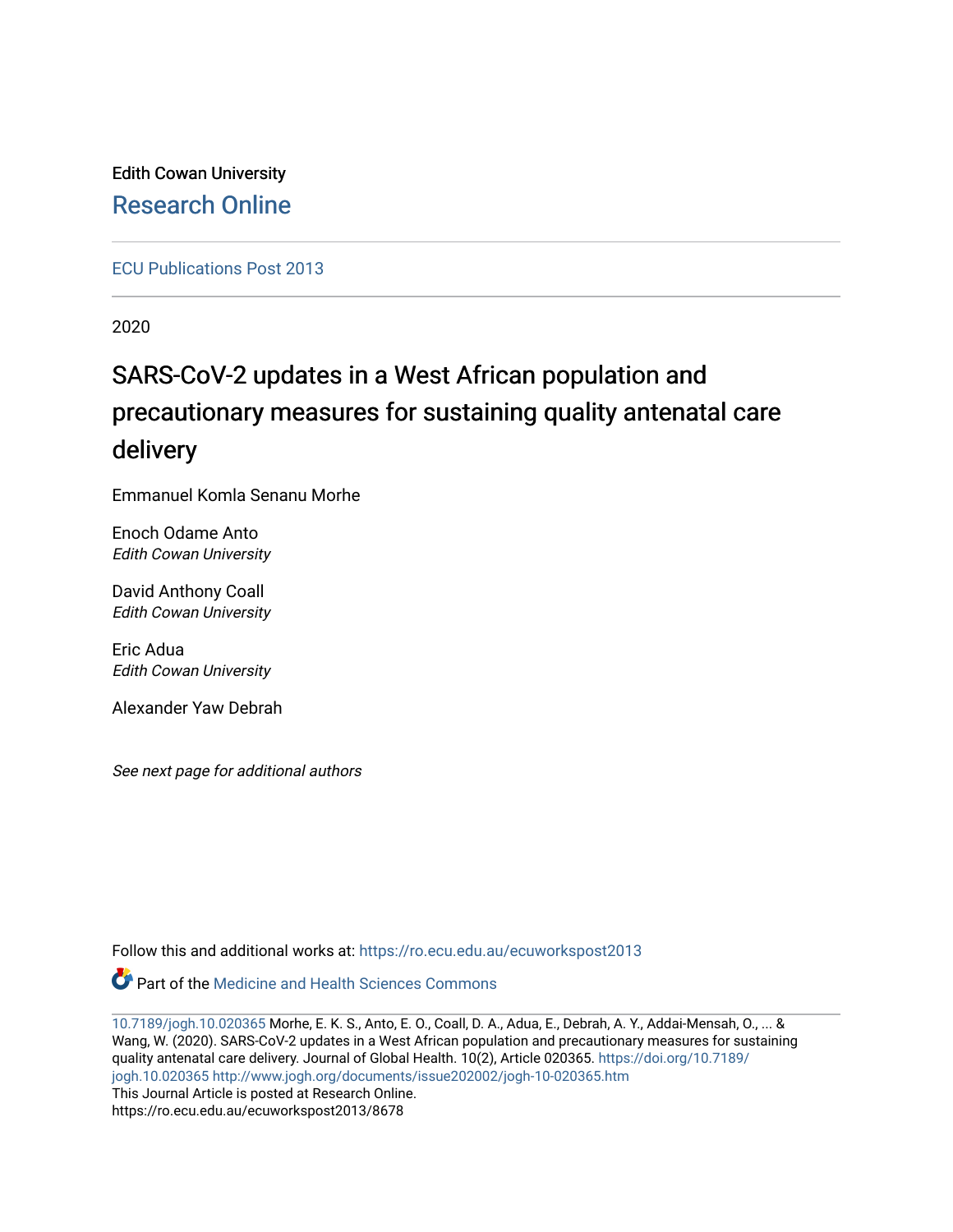#### Authors

Emmanuel Komla Senanu Morhe, Enoch Odame Anto, David Anthony Coall, Eric Adua, Alexander Yaw Debrah, Otchere Addai-Mensah, Michael Owusu, William K.B.A. Owiredu, Christian Obirikorang, Emmanuel Akomanin Asiamah, Emmanuel Acheampong, Evan Adu Asamoah, Lydia Abradu, Agartha Odame Anto, Youxin Wang, Haifeng Hou, and Wei Wang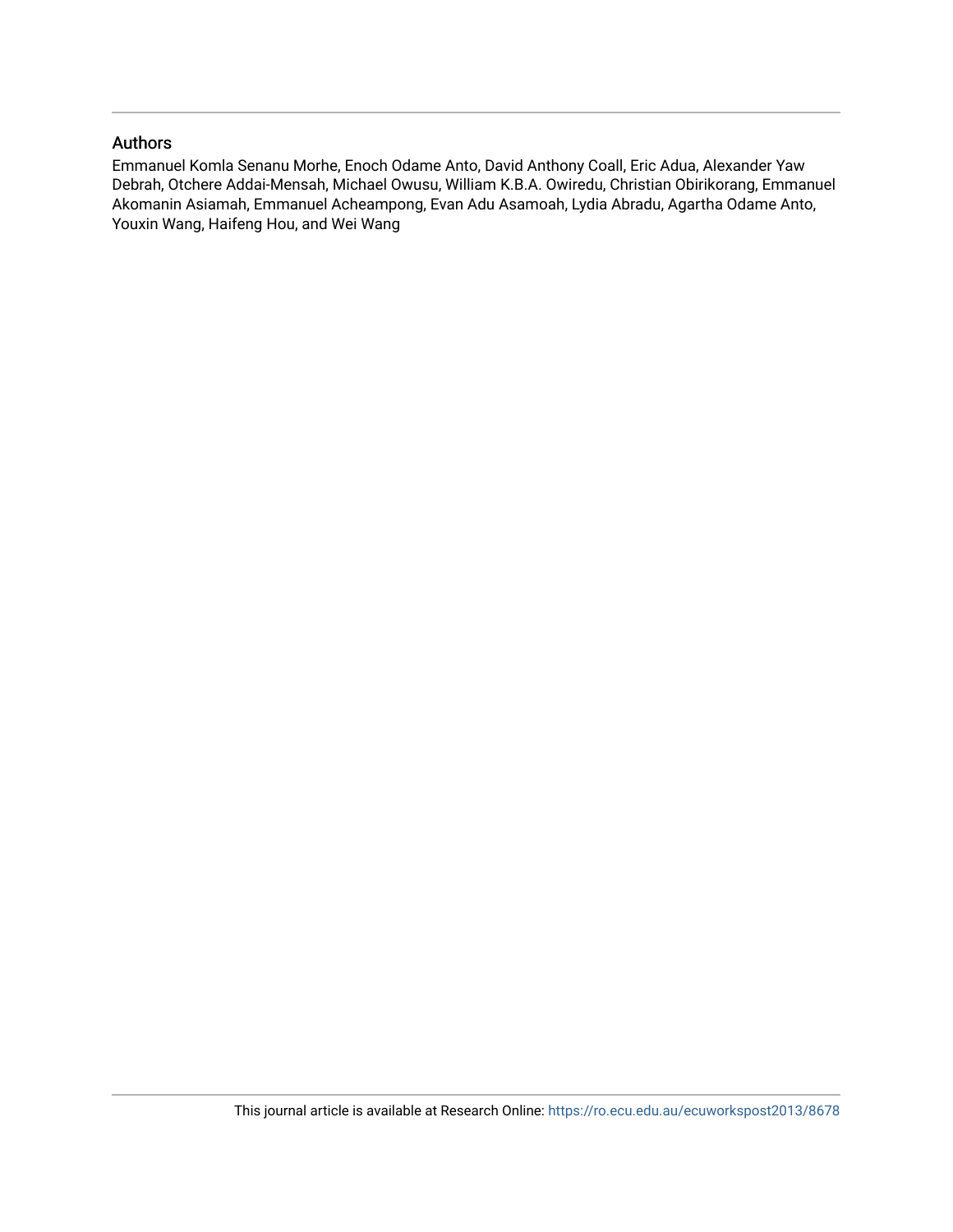# SARS-CoV-2 updates in a West African population and precautionary measures for sustaining quality antenatal care delivery

 $\odot$   $\odot$ 

Emmanuel Komla Senanu Morhe<sup>1,2\*</sup>, Enoch Odame Anto<sup>3,4\*</sup>, David Antony Coall<sup>4</sup>, Eric Adua<sup>4</sup>, Alexander Yaw Debrah<sup>3,5</sup>, Otchere Addai-Mensah<sup>3</sup>, Michael Owusu<sup>3,5</sup>, William KBA Owiredu<sup>6</sup>, Christian Obirikorang<sup>6</sup>, Emmanuel Akomanin Asiamah<sup>7</sup>, Emmanuel Acheampong<sup>3,6</sup>, Evan Adu Asamoah<sup>6</sup>, Lydia Abradu<sup>2</sup>, Agartha Odame **Anto2,8, Youxin Wang9 , Haifeng Hou10, Wei Wang4,9,10**

<sup>4</sup> School of Medical and Health Sciences, Edith Cowan University, Perth, Australia

- 5 Kumasi Centre for Collaborative Research in Tropical Medicine, Kumasi, Ghana, West Africa
- <sup>6</sup> School of Medicine and Dentistry, Department of Molecular Medicine, Kwame Nkrumah University of Science and Technology, Kumasi, Ghana, West Africa
- <sup>7</sup> School of Health and Allied Sciences, Department of Medical Laboratory Sciences, University of Health and Allied Sciences, Volta Region, Ghana, West Africa
- <sup>8</sup> School of Nursing and Midwifery, Department of Obstetrics and Gynecology, University of Health and Allied Sciences, Volta Region, Ghana, West Africa
- <sup>9</sup> Beijing Key Laboratory of Clinical Epidemiology, School of Public Health, Capital Medical University, Beijing, China
- <sup>10</sup> School of Medical and Health Sciences, Shandong First Medical University, Shandong, China

\* Equal first authorship.

The coronavirus disease 2019 (COVID-19) is currently a global health burden characterised by Severe Acute Respiratory Syndrome Coronavirus 2 (SARS-CoV-2) infections [1]. Since it was declared as a Public Health Emergency by the World Health Organisation (WHO), the virus has infected a total of 57870 Africans with 2154 deaths and 19363 recoveries as at 9 May 2020 (**[Figure 1](#page-3-0)**, panel A) [\[4\]](#page-5-1). Of these infections, Ghana has recorded 4012 cases, positioning her as the 5th most infected country in Africa and 1st most infected country in West Africa [\[2,](#page-5-2)[3\]](#page-5-3).

Ghana's first two cases of COVID-19 infections were confirmed on 12 March 2020 [\[3](#page-5-3)[,5](#page-5-4)]. These cases occurred following the entry or return of travellers from heavily infected countries in Europe, America and neighbouring West African countries in March [[3](#page-5-3),[5](#page-5-4)]. As of 9 May 2020, the positivity rate of COVID-19

<sup>&</sup>lt;sup>1</sup> School of Medicine, Department of Obstetrics and Gynecology, University of Health and Allied Sciences, Volta Region, Ghana, West Africa

 <sup>2</sup> Department of Obstetrics and Gynecology, Ho Teaching Hospital, Volta Region, Ghana, West Africa

<sup>&</sup>lt;sup>3</sup> College of Health Sciences, Department of Medical Diagnostic, Kwame Nkrumah University of Science and Technology, Kumasi, Ghana, West Africa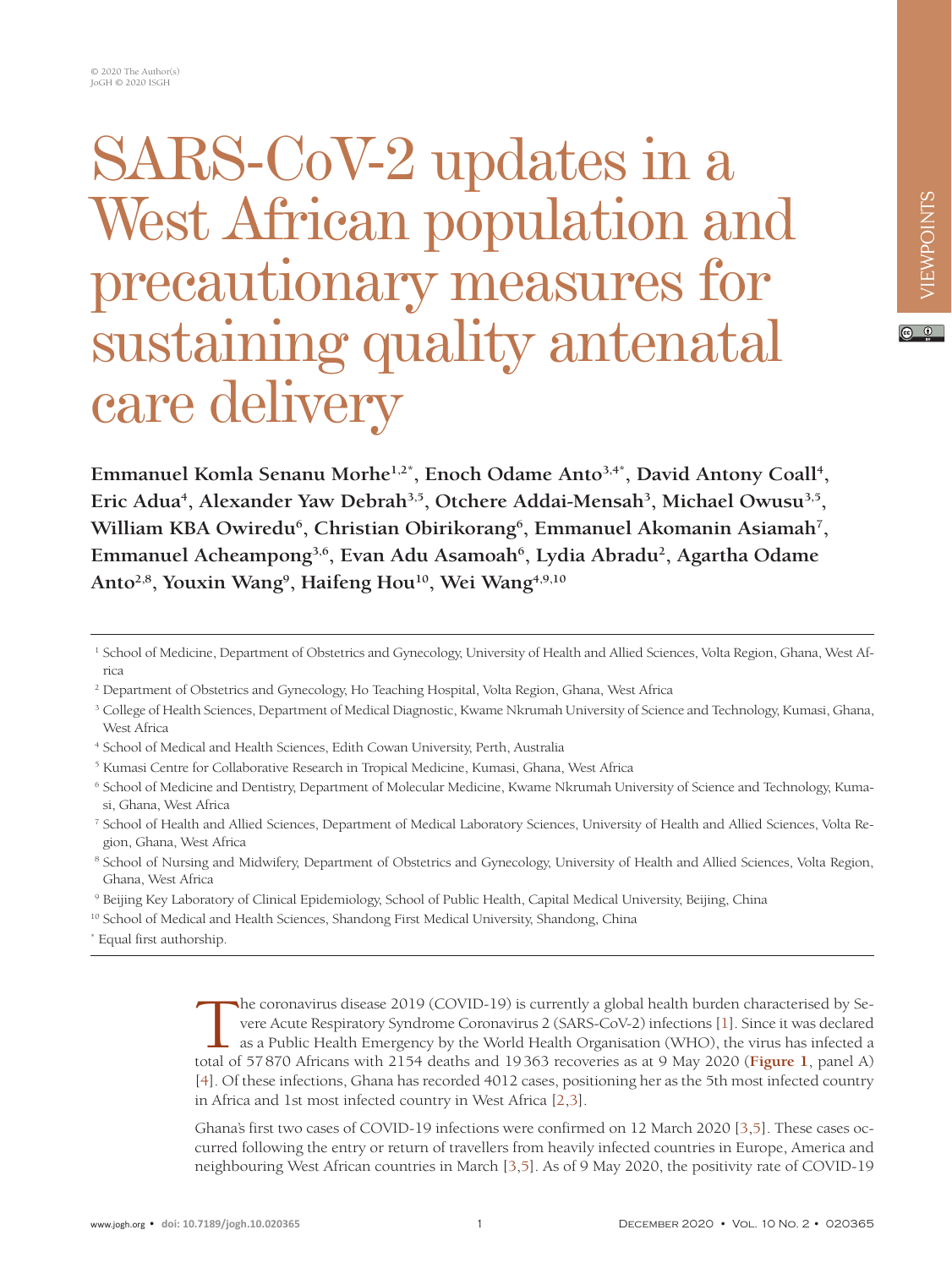

<span id="page-3-0"></span>

Figure 1. Update of COVID-19 cases in Africa and the regional distribution of cases in Ghana. **Panel A.** Distribution of confirmed COVID-19 cases in Africa with Ghana recording the 5th highest number of cases. **Panel B.** Regional distribution of cases in Ghana (**B**) as at 9 May 2020. Maps were downloaded from the African Argument Organisation reports [\[2](#page-5-2)] and Ghana Health Services updates [[3](#page-5-3)] linked to the COVID-19 data repository of the Johns Hopkins Center for Systems Science and Engineering on 9 May 2020.

Sustaining quality antenatal care delivery amidst the COVID-19 pandemic has prompted a need for preventive and precautionary measures in Ghana.

To maintain a positive healthcare outcome for pregnant mothers and their babies, adherence to infection prevention and control protocol, resourcing healthcare facilities and educating the general public should be enforced during and beyond the pandemic.

infection in Ghana is 2.7% (4012 out of 149948 tested cases) with 18 (0.4%) deaths, 323 (8.1%) recoveries and 6 (0.1%) in critical conditions undergoing intensive care [\[3](#page-5-3)[,5](#page-5-4)]. All total deaths, however, were reported to have had serious underlying chronic conditions. Of the16 administrative regions in Ghana, 13 have reported cases with the Greater Accra Region reporting the majority of cases (85.6%) as at 9 May 2020 (**[Figure 1](#page-3-0)**, panel B) [[3](#page-5-3),[5](#page-5-4)]. The slow increase in Ghana's cases is due to the appropriate preventive measures adopted by the Ghana Health Service (GHS) and the Ministry of Health (MOH) in line with recommendations from the WHO and closure of all borders enforced by the Ghana Immigration Services to effectively undertake community enhanced surveillance, mandatory quarantining all international travellers and mandatory self-quarantine for those who had come into close contact with affected individuals. This was done to achieve the 3Ts ie, enhanced contact tracing, testing to identify cases of infected persons and then isolating them for treatment to curtail the spread of the virus [\[5\]](#page-5-4). Ghana is among the leading countries in Africa reported to have tested the highest numbers of suspected cases via Real-Time Polymerase Chain Reaction technique from the two major research centres, ie, the Noguchi Memorial Institute for Medical Research and the Kumasi Centre for Collaborative Research. In Ghana, males (61%) have recorded the highest rates of infection, whereas pregnant women and children (<15 years), albeit minimal, has also been reported [[3](#page-5-3),[5](#page-5-4)].

### THE SITUATION OF PREGNANT MOTHERS AND BABIES IN GHANA

In Ghana, two cases of COVID-19 have publicly been confirmed for pregnant women out of the 4012 total positive cases recorded as at 9 May 2020.

The first case was a 22-year pregnant woman who travelled from the Greater Accra region to the Volta region to attend the antenatal care clinic and later delivered through caesarean section at the Hohoe Municipal Hospital in the Volta region but was subsequently found to be positive for COVID-19 after delivery [\[3\]](#page-5-3). After close monitoring and treatment, she has recovered, and the baby is feeding well with no mother-to-baby transmission of the virus. This is consistent with previous reports in Wuhan, China [\[6](#page-5-5)[,7](#page-6-0)]. The 22-year-old pregnant woman was one of the first two positive cases recorded in the Volta region after mandatory quarantine and testing of about 40 hospital staff members in the Hohoe Municipal Hospital and 85 community persons who came into close contact with her. Even though there are 172 Health facilities in the Volta Region, the Ho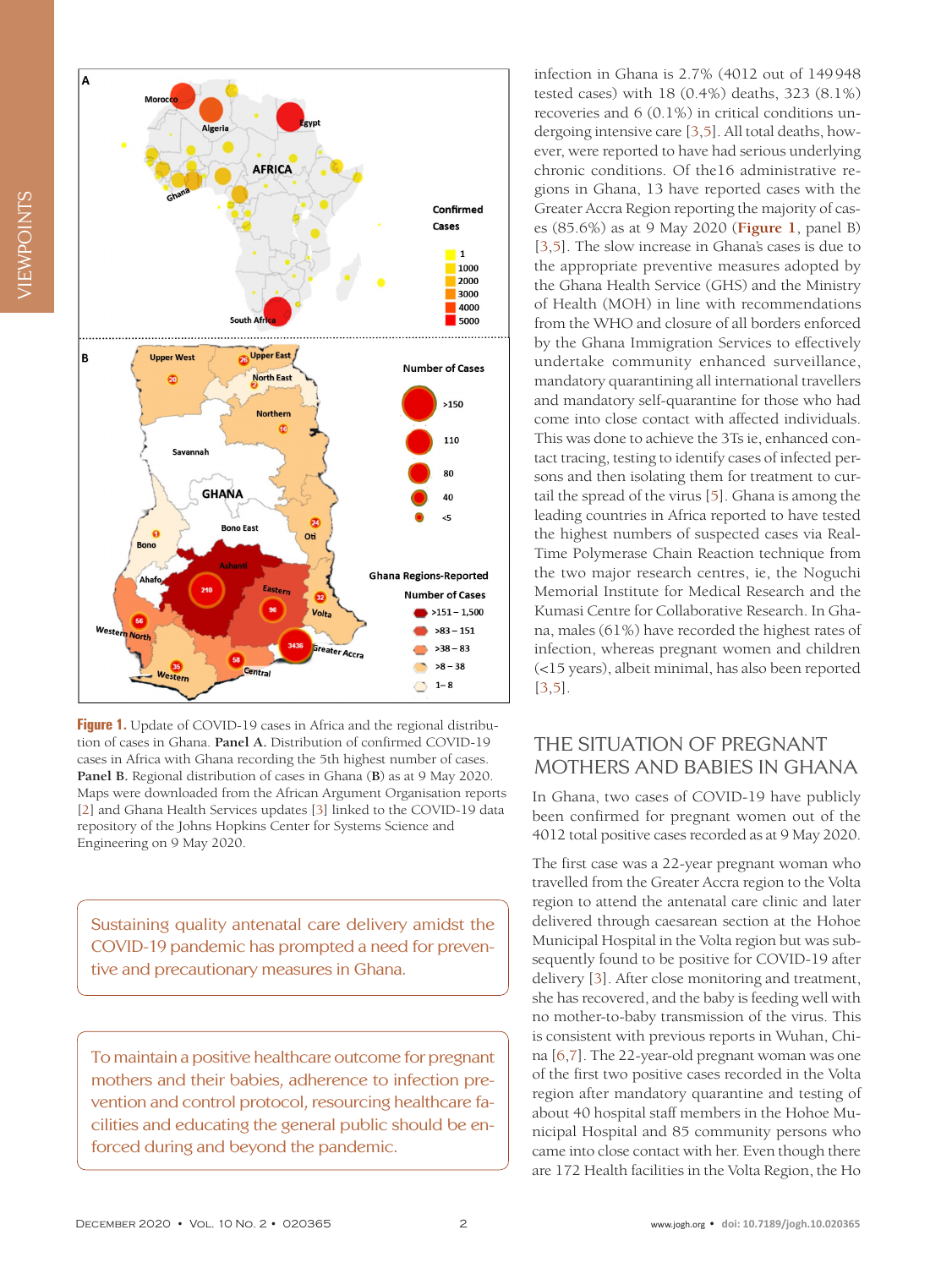Teaching Hospital (HTH) Isolation Centre and the Ho Medical Village and Innovation Centre at Kpetoe are the only designated isolation and treatment centres for all suspected and confirmed COVID-19 cases in the Volta Region of Ghana [[5\]](#page-5-4).

The second case was a 34-year-old mother in her ninth month of pregnancy who attended an antenatal care clinic at the Bolgatanga Regional Hospital in the Upper East region with complaints of sore throat and showing symptoms of COVID-19 after being admitted to the maternity ward. She later tested positive for COVID-19, becoming the first cases in the Upper East Region. She has currently recovered after isolation and treatment at the Isolation Centre at the Bolgatanga Regional Hospital.

Nevertheless, there have been several concerns from the Ghanaian community suggesting that pregnant women may be susceptible to the COVID-19 since some symptoms of early morning sickness such as gastrointestinal symptoms, fatigue and body weakness are somewhat comparable to SARS-CoV-2. Early morning sickness, however, does not present with fever as in the case of COVID-19 but is a common symptom of early pregnancy. Even though pregnant women are currently not recognised as the high-risk population for COVID-19 or SARS-CoV-2, the demand of pregnancy may cause immunological and physiological changes that may make pregnant mothers more vulnerable to viral respiratory infections, such as influenza associated with severe acute respiratory syndrome (SARS) [[8](#page-6-1),[9](#page-6-2)]. A recent report in Beijing, China, however, indicated that the prevalence of SARS-CoV-2 in pregnancy is extremely low and case fatalities are few even in the presence of underlying morbidities [\[10\]](#page-6-3).

Amid the COVID-19 pandemic, one of the major concerns of the Ghana Health Service (GHS) and the Ministry of Health (MOH) is to maintain quality antenatal care (ANC). Attending regular ANC clinics is important for identifying and reducing the risk of adverse complications to the mother and the growing foetus. In developing countries such as Ghana, there is, therefore, a need to maintain quality ANC services and increase resource availability where possible amid this pandemic.

#### WHAT IS BEING DONE FOR PREGNANT MOTHERS AND BABIES IN GHANA?



Photo: A group of Ghanaian pregnant women at the Ho Teaching Hospital (HTH) wearing masks and adhering to social distancing (Photographer: Agartha Odame Anto from HTH).

In this viewpoint, we briefly describe the precautions taken by the Ho Teaching Hospital (HTH) management as instituted by the Ministry of Health and the Ghana Health Service in line with recommendations from the WHO to limit the spread of the virus. Specifically, we looked at the precautionary measures taken to maintain quality antenatal care (ANC) delivery in the HTH, Ghana.

For example, the management of HTH has advised parents of clients not to visit the hospital unless it is absolutely necessary. Activities that allowed mass gatherings such as faceto-face teaching and in-service training programs by medical and nursing students have been suspended. Regarding the ANC unit, the HTH management created a larger open space area and relocated our daily antenatal clinic initial procedures to this area ensuring all social distancing requirements were maintained. Also, all forms of visits by patients´ relatives have been banned and restricted entry to only a limited number of parents who may need to assist pregnant women with challenging conditions or provide legal authoritative notes on behalf of the pregnant mothers.

Training on Infection Prevention and Control (IPC) measures have been provided to all the hospital staff. Handwashing and sanitisation opportunities in and around the main entrance of the hospital and its units have been provided for staff, patients and parents. The mandatory check for high temperature before entry into both HTH and specialised units such as the antenatal clinic was enforced. As of Monday, 27 April 2020, the wearing of masks in Ghana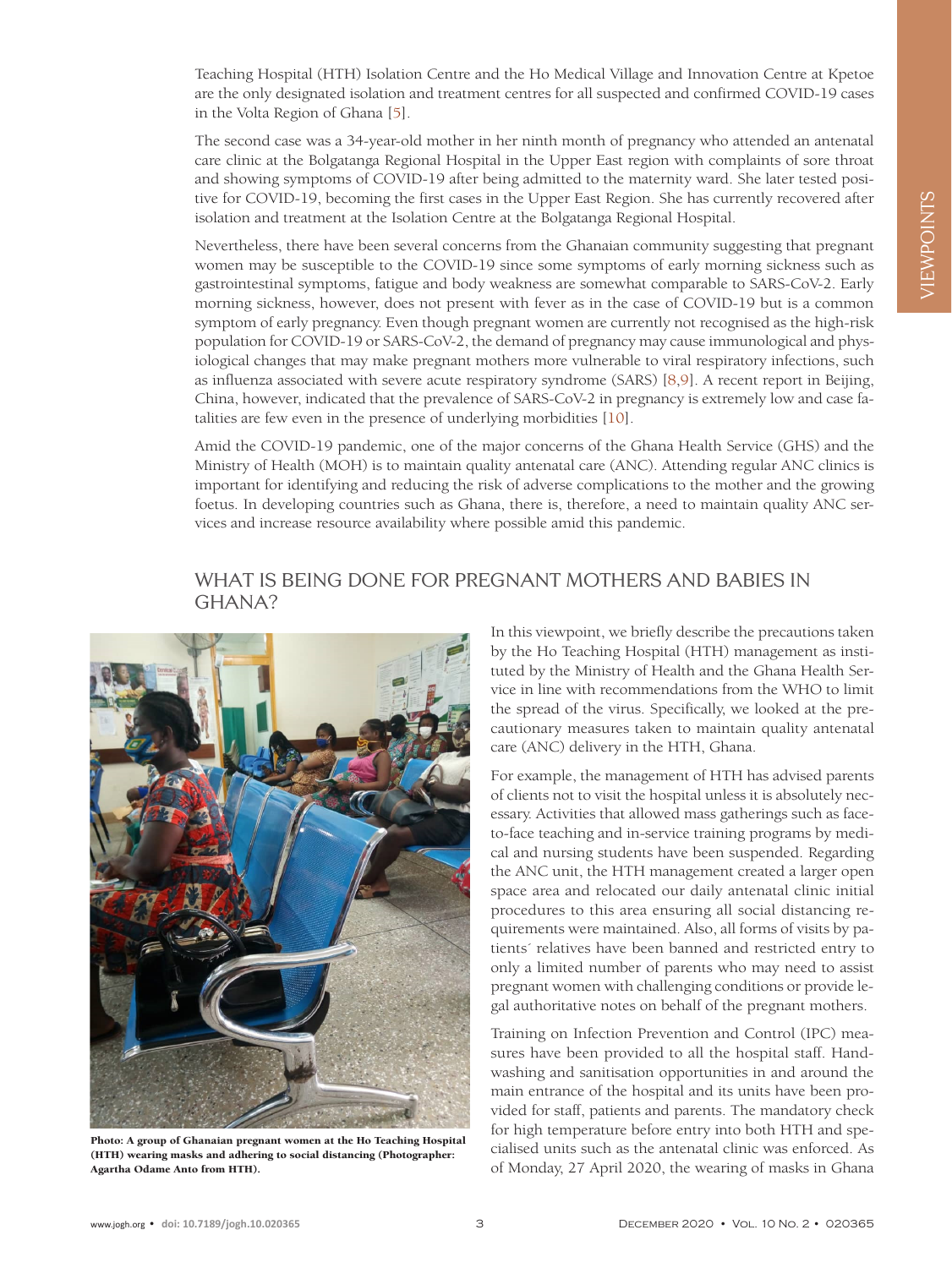became mandatory and we have adopted this protocol at the HTH. The government of Ghana continues to support the mass production of masks by the local industries to ensure that sufficient quantities are available to all hospital staff and frontline health workers for free, and to the general public at an affordable price.

We, however, anticipate a potential drawback of these preventive measures due to the economic hardship to be faced by the Ghana governments, the increase in the cost of preventive maintenance, labour and over-maintenance during the COVID-19 period. Consequently, the restriction of entry for parents/family impedes the drive to promote family-centred care in the antenatal care unit and will impede bonding between the pregnant women, their newborns and husbands as well as prevent other practical, social, emotional and spiritual support they receive from other relatives. Also, we foresee a shortage of supplies for essential antenatal care as the Nation and HTH divert resources towards the COVID-19 response.

We are, however, optimistic that the provision of precautionary measures will be significant in the pursuit of disease prevention and to provide quality ANC during and beyond the pandemic. Although challenging and with unexpected benefits, the COVID-19 pandemic has not only reawakened observance to IPC protocols in antenatal care but also provided insights on actions to adhere to social distancing in an overcrowded unit. We are exploring the feasibility of home-based mobile-health and telemedicine technologies in addition to improved client education to ensure continuity of care for our vulnerable pregnant women. We, however, expect that low resource availability may impede the progress of health care, especially in rural communities. Thus, the Government of Ghana is currently preparing to provide additional 88 district hospital facilities, and 8 isolation and laboratory testing centres to overcome this challenge [\[5](#page-5-4)].

#### **CONCLUSIONS**

We found two confirmed case of COVID-19 among pregnant women in Ghana who have recovered with no mother-to-baby transmission as of 9 May 2020. Nevertheless, restrictions imposed to contain the spread are already impacting positively on antenatal care delivery in Ghana. With continued close attention, it is not likely that maternal mortality related to COVID-19 will occur, however, the risk may increase, if the pandemic prolongs. Therefore, there is a need to continue improving upon our health care setting by maintaining precautionary measures to contribute to the quality of ANC delivery.

**Acknowledgements:** We thank our collaborators from the Ho Teaching Hospital, Kwame Nkrumah University of Science and Technology and Kumasi Centre for Collaborative Research in Tropical Medicine, Ghana for their support in gathering information for this viewpoint.

**Funding:** No funding to declare.

**Authorship contributions**: EKSM, EOA and WW jointly conceptualised and wrote the first draft of the viewpoint. All authors provided data information, read, revised and approved the final version of the viewpoint.

**Competing interests:** The authors completed the ICMJE Unified Competing Interest form (available upon request from the corresponding author) and declare no conflicts of interest.

- <span id="page-5-0"></span> 1 Wang C, Horby PW, Hayden FG, Gao GF. A novel coronavirus outbreak of global health concern. Lancet. 2020;395:470- 3. [Medline:31986257](https://www.ncbi.nlm.nih.gov/entrez/query.fcgi?cmd=Retrieve&db=PubMed&list_uids=31986257&dopt=Abstract) [doi:10.1016/S0140-6736\(20\)30185-9](https://doi.org/10.1016/S0140-6736(20)30185-9)
- <span id="page-5-2"></span> 2 African Arguments. Coronavirus in Africa Tracker: How many covid-19 cases & where. Available: [https://africanargu](https://africanarguments.org/2020/04/30/coronavirus-in-africa-tracker-how-many-cases-and-where-latest/)[ments.org/2020/04/30/coronavirus-in-africa-tracker-how-many-cases-and-where-latest/](https://africanarguments.org/2020/04/30/coronavirus-in-africa-tracker-how-many-cases-and-where-latest/). Accessed: 9 May 2020.
- <span id="page-5-3"></span> 3 Ghana Health Service. Ghana's Outbreak Response Management Updates 2020. 2020. Available: [https://www.ghana](https://www.ghanahealthservice.org/covid19/)[healthservice.org/covid19/](https://www.ghanahealthservice.org/covid19/). Accessed: 30 April 2020.
- <span id="page-5-1"></span> 4 World Health Organization Coronavirus disease (COVID-2019) situation reports. Available: [https://www.who.int/emer](https://www.who.int/emergencies/diseases/novel-coronavirus-2019/situation-reports)[gencies/diseases/novel-coronavirus-2019/situation-reports.](https://www.who.int/emergencies/diseases/novel-coronavirus-2019/situation-reports) Accessed: 9 May 2020.
- <span id="page-5-4"></span> 5 Ministry of Communication. Minister's Press Briefing at the Ministry of Information. Available: [https://www.moc.gov.gh/](https://www.moc.gov.gh/ministers-press-briefing-ministry-information-moi) [ministers-press-briefing-ministry-information-moi](https://www.moc.gov.gh/ministers-press-briefing-ministry-information-moi). Accessed: 9 May 2020.
- <span id="page-5-5"></span> 6 Dong L, Tian J, He S, Zhu C, Wang J, Liu C, et al. Possible vertical transmission of SARS-CoV-2 from an infected mother to her newborn. JAMA. 2020. Epub ahead of print. [Medline:32215581](https://www.ncbi.nlm.nih.gov/entrez/query.fcgi?cmd=Retrieve&db=PubMed&list_uids=32215581&dopt=Abstract) [doi:10.1001/jama.2020.4621](https://doi.org/10.1001/jama.2020.4621)